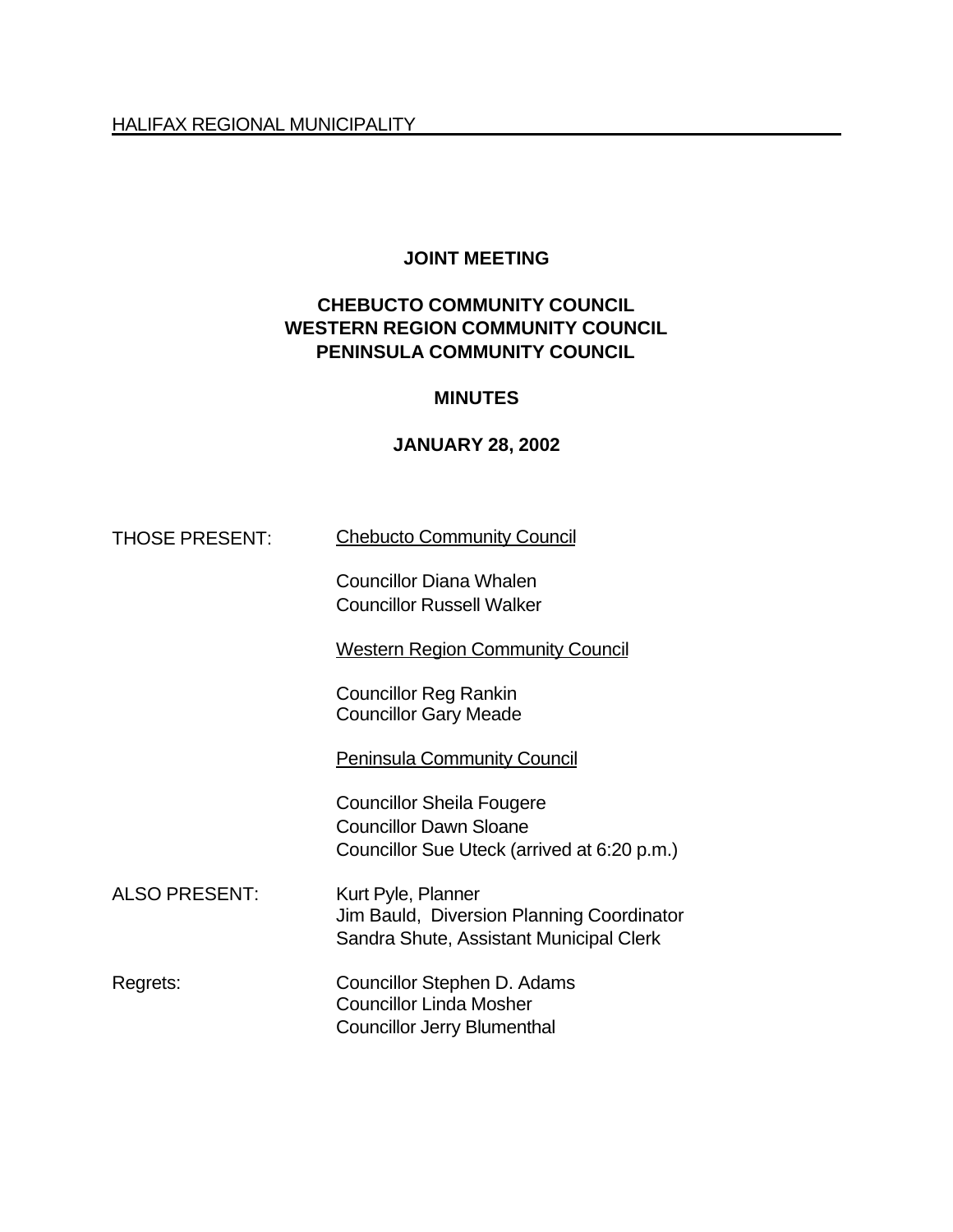# 1. **CALL TO ORDER**

The meeting was called to order at 6:00 p.m. in the Council Chambers at 2750 Dutch Village Road, Halifax by Councillor Rankin. Councillor Rankin recognized Terry Henley, Chair of the Community Monitoring Committee and two representatives from RDM Recycling.

## 2. **C & D Waste Management Strategy - Proposed Amendments to the Municipal Planning Strategies and Land Use By-laws**

A report dated January 16, 2002 was before the members of the respective Community Councils. The purpose of the meeting was to obtain input from these three Community Councils before staff begins the final details of the amendment process as they do not have Planning Advisory Committees.

Kurt Pyle, Planner provided an overview of the public participation process for the C & D amendments to date which included a joint meeting with the Watershed Advisory Boards and with Planning Advisory Committees. He then provided an overview of the approach taken which included:

- C Methodology Rezoning Option
- C Rezoning process
- C Requirements for Site Plan approval
- C Proposed policies for CD-1 and CD-2 zones covering the fact that existing operators should be permitted to continue and be recognized.
- C Proposal to provide additional rights to existing operations for transfer stations.

Mr. Pyle advised that RDM Recycling has asked to be given additional rights in terms of applying a CD-3 zone to their property. As well, there is a request for Council to consider an application by Halifax C & D to recognize their site. Any new operations, however, would have to go through the rezoning process and site plan approval. With regard to disposal, the province has to give approval even after HRM has given approval. Even so, the province could still say no.

Mr. Pyle advised that throughout this consultation phase, staff still provided information on the C & D Licensing By-law. There have been a number of comments on it in terms of modification, both from the industry and the public. As part of the process, there could be potential amendments to the Licensing By-law to ensure it is working properly.

Mr. Pyle advised that staff was looking for direction from the Community Councils in terms of the approach, the comments received to date regarding environmental, traffic, additional rights and the Licensing By-law in general. As indicated in the information provided, staff feels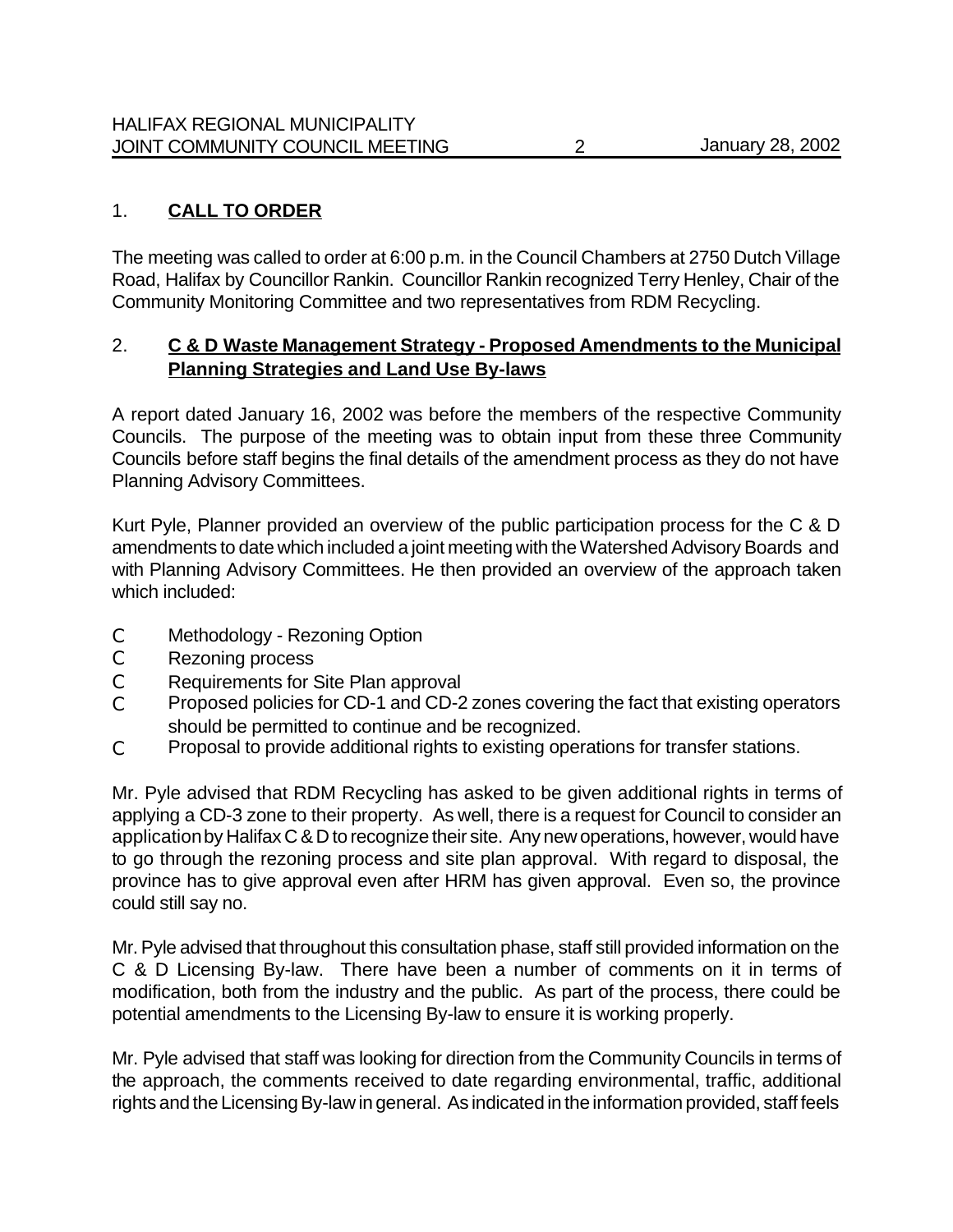that they have addressed the majority of the issues and are in the process of working on the rest.

In terms of the Waters Advisory Boards' comments, Mr. Pyle advised these have not been provided as yet. Their issues were more with environmental than land use. He listed some of the issues as follows:

- C Proposals should go through the environmental assessment process.
- C Evaluation criteria needs to be strengthened.
- C There should be grandfather management for protection of ground water, particularly in rural areas.
- C Use of berms to protect water courses.
- C In terms of the Licensing By-law, bonding and renewal of licences.
- C The definition of watercourses use of the provincial definition rather than HRM's.
- C Issue of enforcement the current process is not efficient and does not achieve the goal.
- C Fines in By-law S-101 are more than the C & D By-law fines. They should be similar or the C & D By-law should be higher.
- C Concern with the role of the province.
- C Would like to see new applications go to the Board for comments.

Mr. Jim Bauld, Diversion Planning Coordinator advised that staff is working with the industry to have licences issued. Each of the C & D operators have to provide, as required under the By-law, a site plan, operations plan, bonding, insurance.

Mr. Bauld advised that just last Friday three licences were issued:

- RDM Recycling for a C & D processing facility in Harrietsfield.
- Halifax C & D in Goodwood for the processing facility.
- Halifax C & D on Ross Road for a transfer station.

There is still one major private C & D operator left outstanding - Preston C & D and Recycling. Staff is working with the Preston operator and will give an update at the next Solid Waste Resource Advisory Committee on February 14, 2002.

Mr. Bauld continued that licences are in effect until December 31 of each year. If an operator wishes to make a change in the operation, amend the site plan, put up a building, for instance, they would have to advise and By-law Enforcement would have to go out periodically and make sure the site plan is consistent with what has been approved.